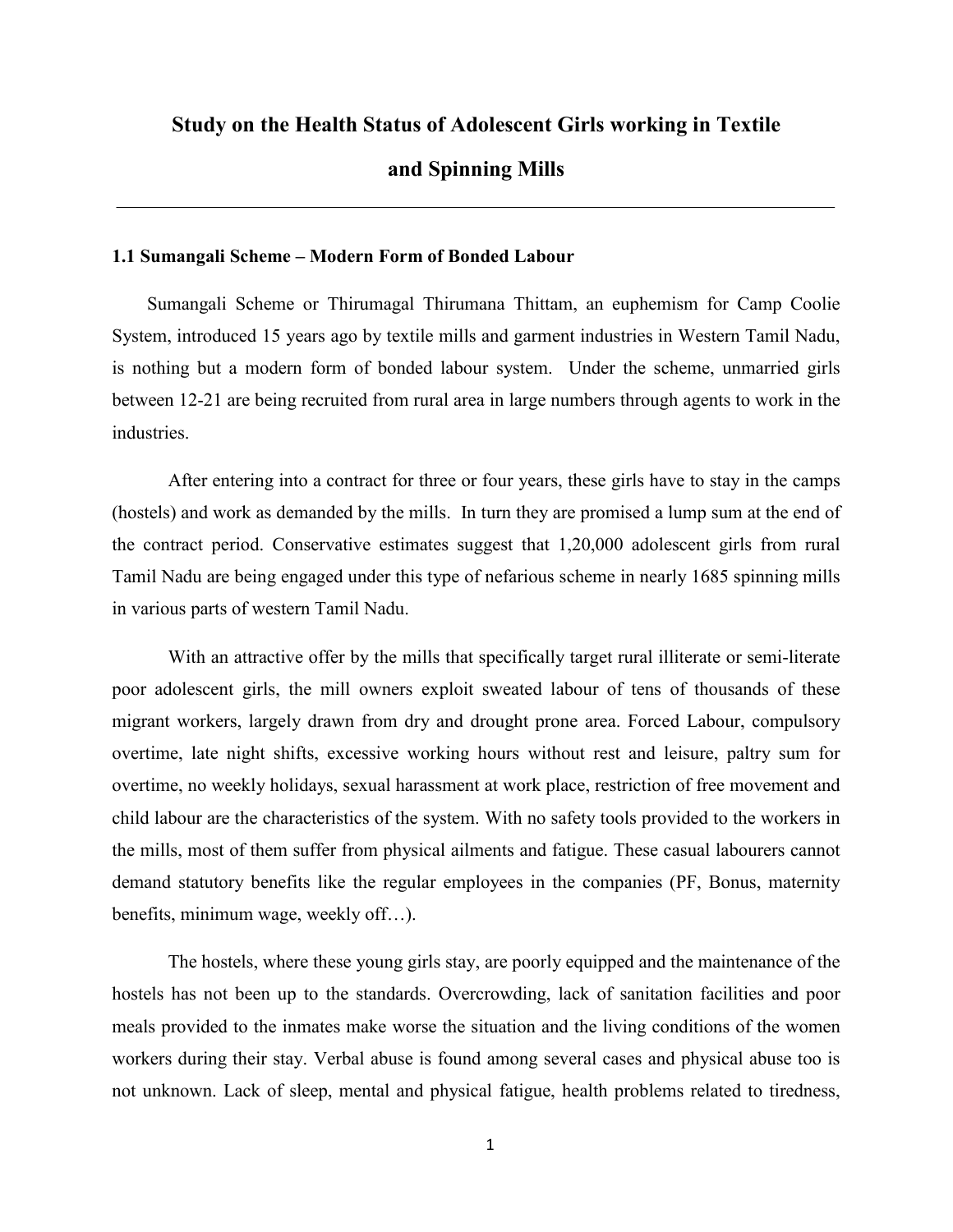low calorie food and malnutrition, problems related to menstruation cycle and chronic headache are the health disorders found among these young women*.* 

#### **1.2 Researches and Studies conducted**

Quite a few articles and analyses have come out on Sumangali issue in Indian print media, focusing on the violations that occur in the spinning mills and garment units for the past few years. Number of studies have been conducted by various agencies on the labour rights violations in Tamil Nadu Garment Industry under Sumangali Scheme and this nefarious scheme got international attention, when Centre for Research on Multinational Corporations (SOMO) and the India Committee Netherlands (ICN) released its first report in May 2011 (Captured by Cotton), its second report on the issue in April 2012 (Maid in India), followed by its latest report in October 2014 (Flawed Fabrics). These reports highlighted the exploitative conditions in spinning mills and garment units and how poor adolescent girls are being exploited and abused under the inhuman practice called Sumangali Scheme.

Apart from the reports by SOMO / ICN, other international agencies such as Anti – Slavery International, European Coalition for Corporate Justice, Fair Labour Association and Solidaridad, Fair Wear Foundation, Dalit Freedom Network, The Freedom Fund, De Volkstant, and Ethical Trading Initiative, also brought out reports on the labour rights violations in the mills during the last four years. Vaan Muhil had earlier carried out a study on the impact of Sumangali Scheme on the adolescent girls from rural areas of southern Tamil Nadu in 2011. These reports have focused on the labour and human rights violations in the mills.

#### **2. Present Study**

There has been a mention in these researches and global studies on health and safety aspects in the mills but they have not sufficiently dealt with the health problems and psychological issues faced by the girls working in the mills and have not adequately discussed the contributing factors to the issues related to health problems of these girls. There is a dire need to focus on the physical health and mental health issues they face in the mills and after their comeback home from the mills, as there are far reaching implications on the life and future of these young women working in the mills. And therefore the present study has been undertaken to highlight the health status of adolescent girls working in Textile and Spinning mills.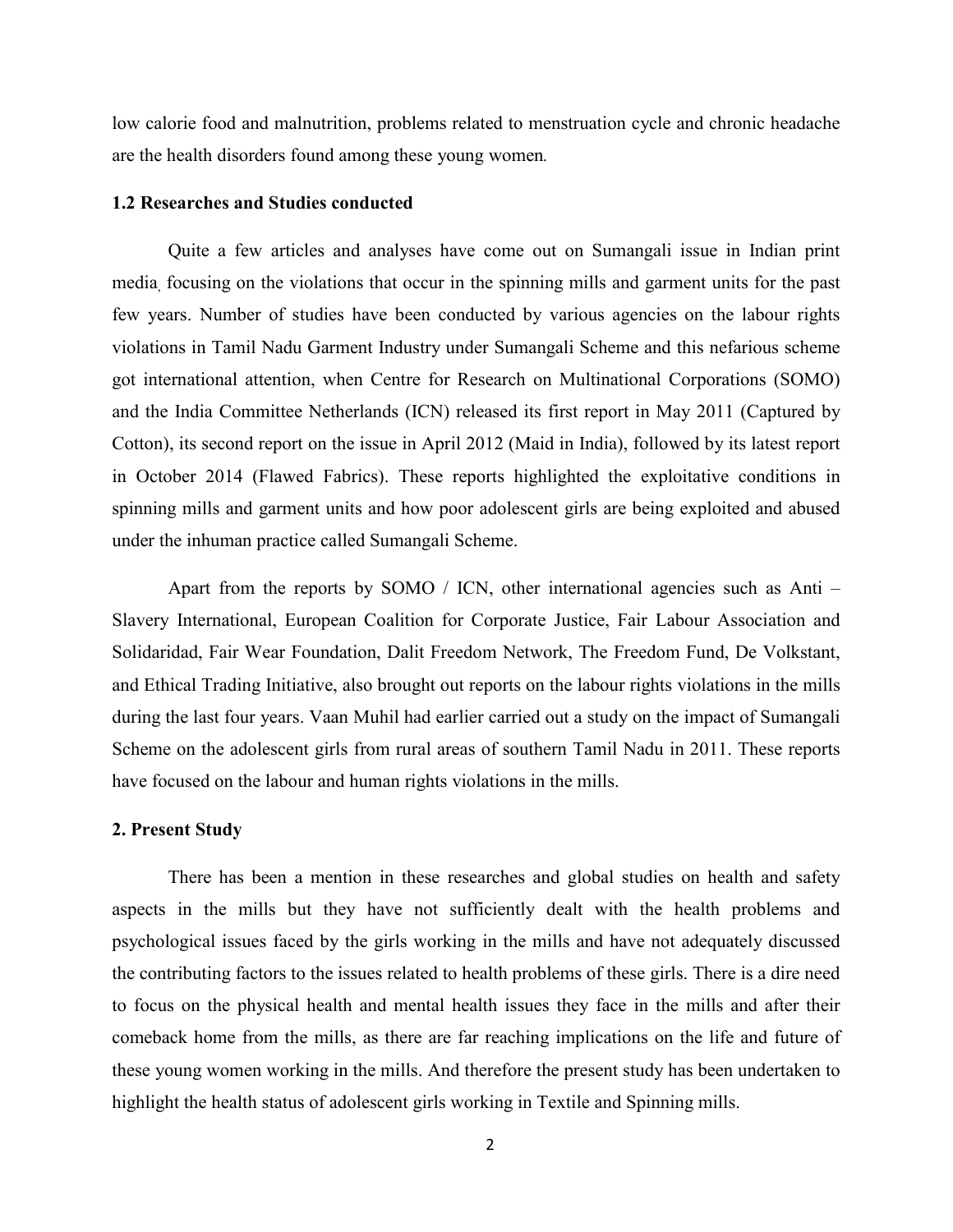## **2.1 Specific Objectives of the Study**

- To highlight major health problems faced by adolescent girls working in Textile and spinning mills
- $\triangleright$  To identify the specific conditions, practices and treatment that have led to the present status of health of the girls
- $\triangleright$  To suggest ways and means to improve their health status and to work out strategies to address crucial issues in sumangali issue.

# **2.2 Study area**

34 Grama Panchayats in four Panchayat Unions in Tirunelveli district, namely Manur, Alangulam, Kalakkad and Cheranmahadevi, have been selected for the present study. 9 Grama Panchayats in Manur Union, 7 each in Alangulam and Cheranmahadevi Unions and 11 Panchayats in Kalakkad Union were identified, as these grama Panchayats have more girls working in the mills.

# **2.3 Sampling Size**

A total of 193 girls have been selected for the study, based on the following criteria: concentration of adolescent girls(working in the mills) or returnees of Sumangali Scheme in the area, diversity of health problems, relative accessibility of the villages/Grama Panchayats, familiarity or existing contacts with the villages or area, reasonable geographical representation in four Unions and diversity of cases from different caste groups/ communities

*List of Grama Panchayats identified and the number of girls interviewed* 

- *Manur: Suthamalli (7), Therku Sankan Theradu (2), Mela Kallur (7), Kodaka Nallur (9), Madhava Kurchi (5), Thirupani Karisal Kulam (9), Narasinga Nallur (3), Yettan Kulam (7), Pazhavur (1)*
- *Alangulam: Oothumalai (5), Achankuttam (4), Kidarakulam (10), Nettur (6), Solaichery (11), Veeranam (7), Alangulam (7)*
- *Cheranmahadevi: Pudhukudi (6), Karukurchi (4), Kooniyur (4), Melachevel (2), Thiruviruthapuli (13), Pottal (8), Therku Veeravanallur (10)*
- (5), Perumalkulam (4), *Kalakkad: Keezhaduvaraikulam (6), Meenavankulam (5), Kallikulam (3), Keezhadevanallur (5), Perumalkulam (4), Kalladi Chidambarapuram (2), Singikulam (5), Keezhasadayankulam(5) (Number of girls interviewed is given with in brackets)*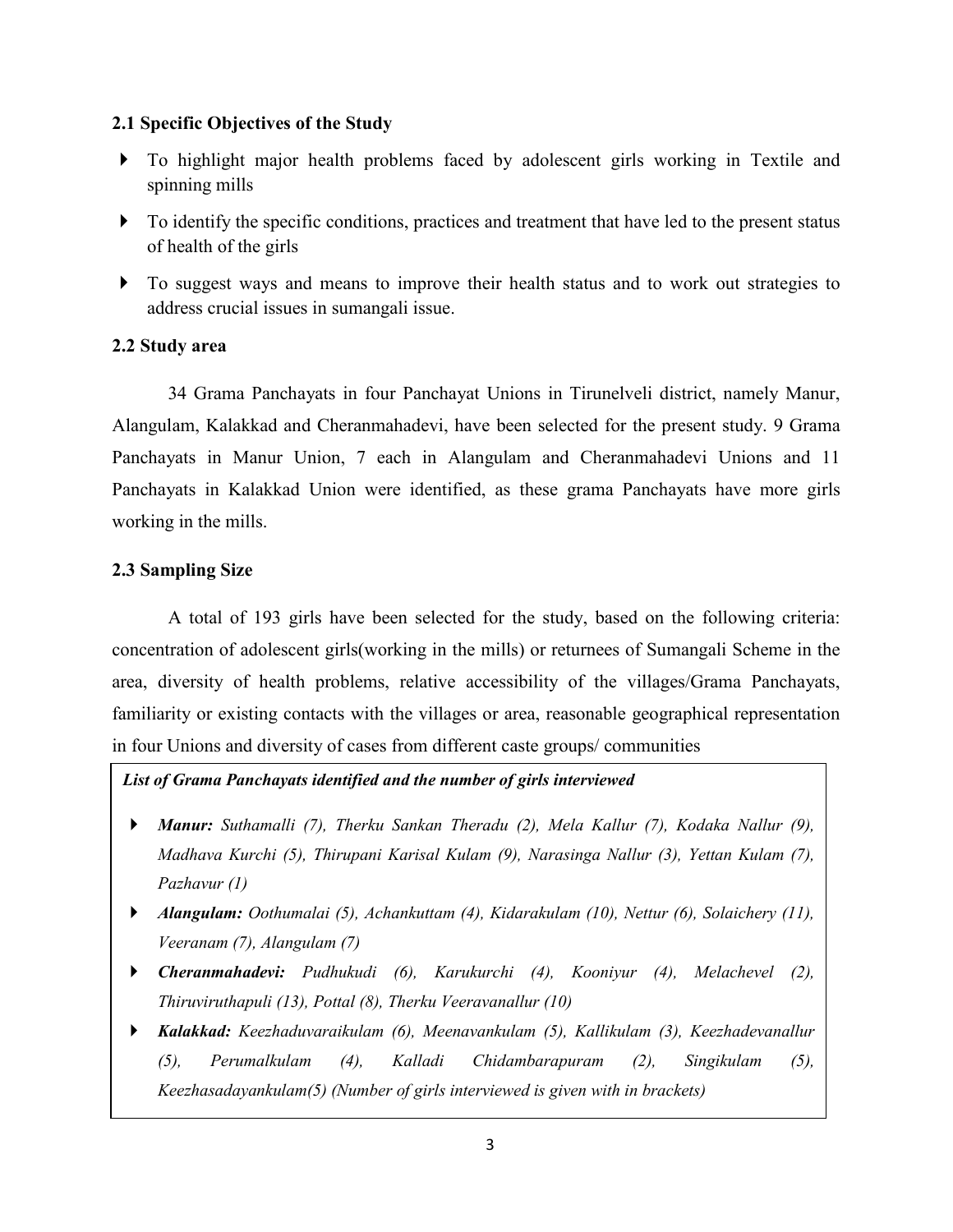It is a qualitative study using focus group discussions, case study method and indepth interviews. Besides, interview schedules have been used to capture quantitative data and information from the girls working in the mills.

# **2.5 Methodology and duration of the study**

The study was conducted between October 2014 to February 2015

- $\triangleright$  Interview schedules were administered and responses were collected from 193 girls working in the mills
- $\triangleright$  Special interviews with 44 current workers working in Textile and spinning mills in Coimbatore – Tirupur area
- $\triangleright$  Detailed case studies were carried out for 54 girls selected for the study
- $\triangleright$  Four Focus Group Discussions were organized, one each in the four Panchayat Unions
- Interviews were conducted with 8 HMs/School Teachers, 8 Village Health Nurses, 8 Panchayat Raj members, 9 Parents, 8 Anganwadi Workers and 8 SHG members in the study area.

# **3. Major Findings of the study**

The following are some of the key findings of the present study on the health status of girls working in Textile and Spinning Mills

# **3.1 Age of the girls at the time of joining the mills**

- $\triangleright$  Nearly 75% of the girls working under the scheme have joined the mills for the first time at the age group between 13 to 16. Out of the **total respondents, 24% have started working at the age of 13 or 14 and at least 5% of the girls have joined the mills below 13. Working in the mills at the tender age affects their health very badly.**
- Instances of locking these minor girls below 15 **in bathrooms** or separate dark rooms are common in the mills, when inspections take place. In some mills these girls would be sent home during visits by the officials.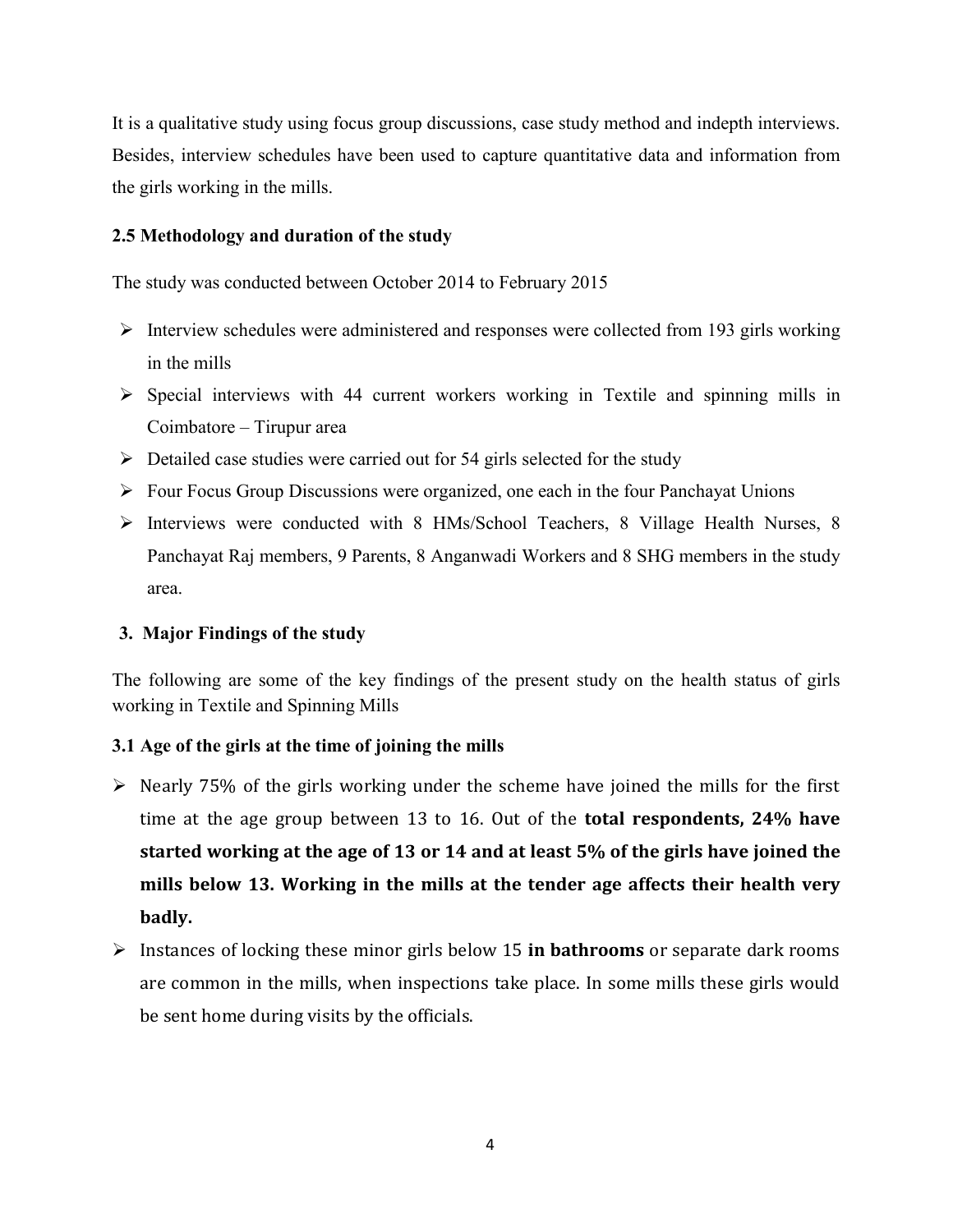## **3.2 Educational level of the girls**

 The educational level of majority of the girls interviewed **has been very minimum.** Almost 90% of them have just passed either 8th or studied upto 10th Std. Out of the total number of respondents, a negligible 5.69% of the girls have completed +2 and less than 1% of them Diploma courses or degree.

# **3.3 Family size and alcoholic father / male members**

- **The family size of the respondents, particularly more girls at home, indicates the reason why the parents want to send their daughters to the mills at an early age. The size of the family in 93% of the samples which have more than 4 members, mostly with a drunken father, complicates the family situation further.**
- $\triangleright$  Of the total respondents, 49 girls (one fourth) have no father, and out of the remaining 144 families, at least one of the male members in 98 families (68%) has regular drinking habit or an addict to alcoholism, which forces the female members (particularly these young ones) to shoulder more family responsibilities and economic burden for the entire families and in return this situation affects the future of these girls, apart from exerting pressure on their physical and mental health.

## **3.4 Duration of their work in the mills**

 $\geq 64\%$  of girls interviewed have worked under the scheme for more than three and a half years At **least 20% of the respondents have been in the mills for more than five years and 18 girls reported that they have worked more than seven years in the mills, which is a long duration and that has telling effect on their health.**

## **3.5 Menstruation problems**

- $\triangleright$  Health issues among the adolescent girls working in the mills under Sumangali Scheme are of high concern. **84% of the respondents have said that they had developed some our health problem or other, after working in the mills and they strongly feel that they did not have any of these problems before going to work in the mill.**
- Out of the total respondents, **more than three – fourth girls (78.24%) have complained that they have menstruation problems, after going to work in the mills. While nearly**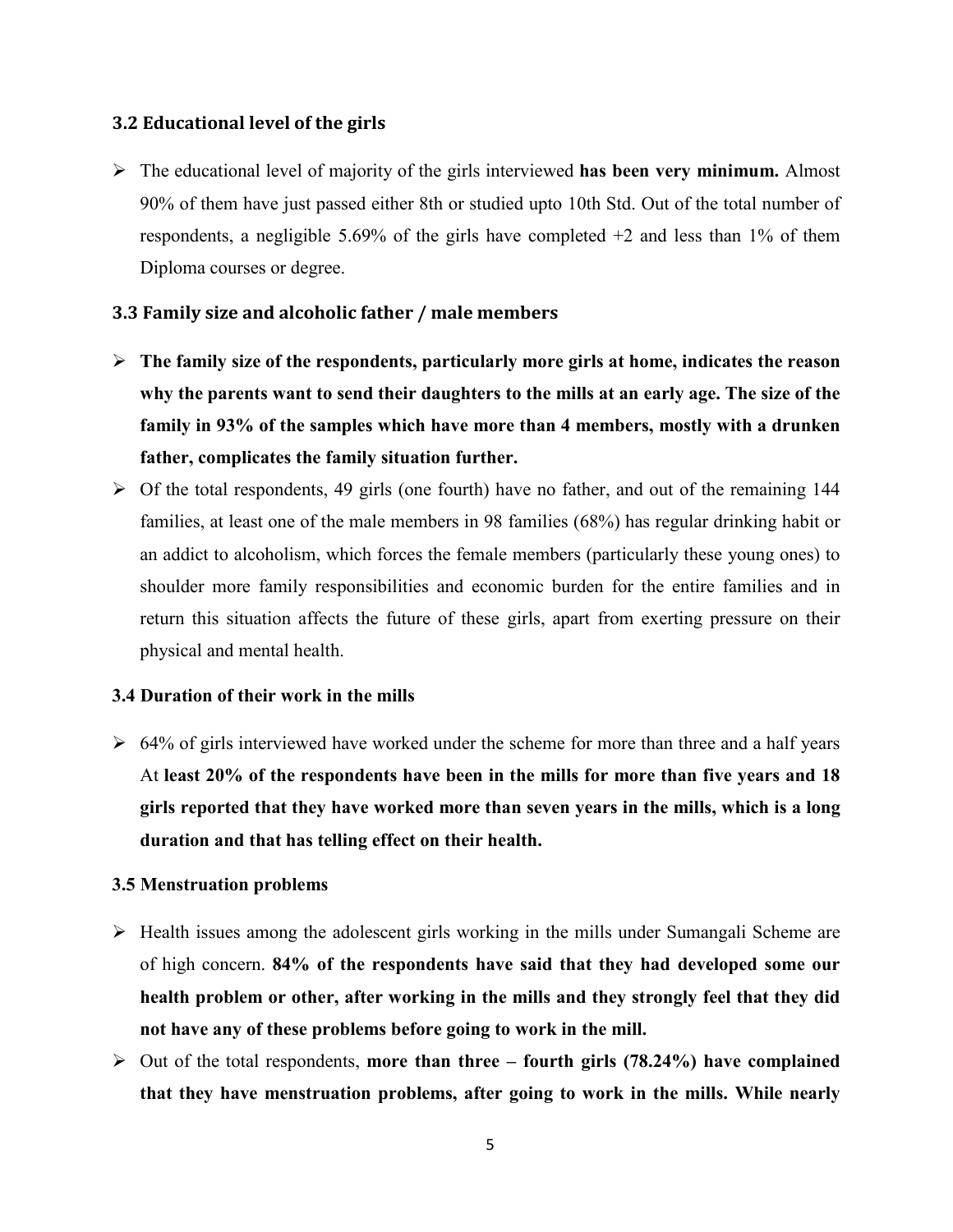**half of the girls reported to have suffered irregular monthly cycle, 41% of them have complained of overbleeding. A whopping 71% of the girls are suffering from white discharge, which affects their health very much.** Many have also complained of low HB count and weight loss.

### **3.6 Arthritis Pain**

 **Nearly 90% of them have developed Arthritis pain and that could be due to long working hours in the mills. More than half of the adolescent girls (55.96%) suffer from chronic headache and nearly 73% of them suffer from insomnia,** this might be due to continuous night shifts.

### **3.7 Indigestion and loss of appetite**

 **More than 80% of them suffer from indigestion and loss of appetite.** Lack of proper rest, coupled with poor intake of food, affects the health of the adolescent girls working in the mills. Many have developed ulcer problem, as they go empty stomach after night shifts. Before going for night shifts, many girls try to avoid full meals, in order to resist the temptation of sleep during night shifts.

#### **3.8 Bronchitis problems**

- **55% of the working girls have bronchitis problems, due to continuous exposure to cotton and lack of healthy environment in the mills and these girls suffer from continuous cough, wheezing and suffocation.**
- $\triangleright$  Long working hours in the mills, heavy work load, lack of sleep, due to continuous shifts, lack of proper food intake, continuous exposure to cotton, stressful atmosphere in the mill and lack of healthy environment are some of causative factors that largely contribute to the health problems of the adolescent girls working in the mills.

#### **3.9 Treatment**

- $\triangleright$  Only one third (64) replied that they have gone to hospital for some treatment. Out of these 64 girls, 34 have gone to Govt hospitals for treatment, while 30 to the private hospitals.
- $\triangleright$  Most of the mills have only nurses in their premises, not recognized medical practitioner as per the norms, but the doctor visits the mills once or twice a week. In case of emergencies,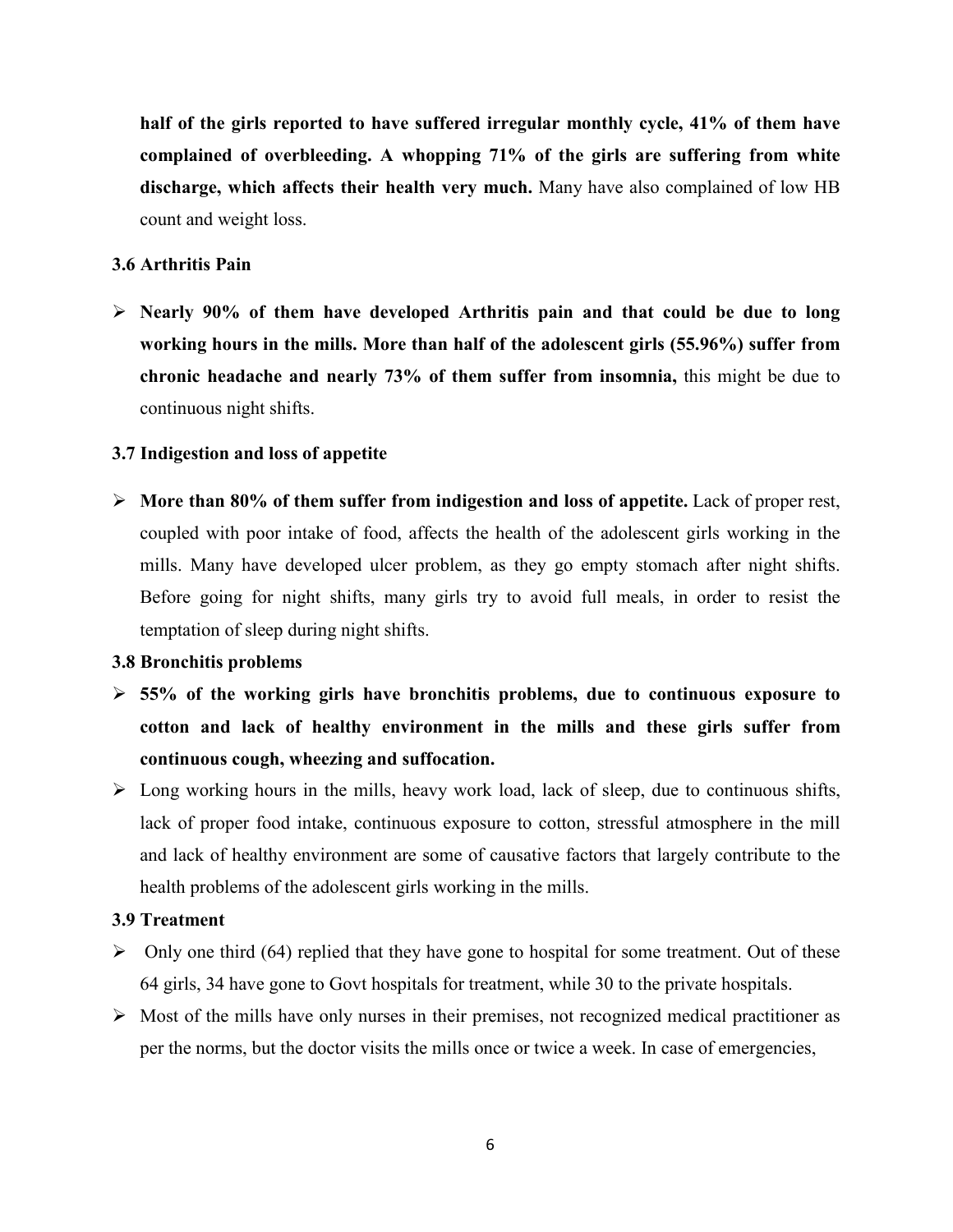the girls are taken to one of the nearby hospitals for treatment. Most of the girls are being forced to work, in spite of their illness, at best they are given some tablets for pain. For ordinary illnesses or ailments, the girls are not immediately taken to the hospitals by the mills.

## **3.10 Regular medical checkups in the mills**

 When asked the respondents about the **mills conducting medical checkups at the time of joining the mills, 126 girls (84.5%) replied in the negative** and only a small percentage (12.95%) answered 'yes' for the question on regular medical checkups being organized by the mills during the contract period (once a year), so also **vaccination and supply of deworming tablets to these adolescent girls** working in the mills. This has really affected their health of the working girls.

## **3.11 Toilets, bathrooms and disposal of sanitary napkims**

- $\triangleright$  Toilets and bathing facilities in the hostels are a major problem for many girls staying there. Insufficient number of bathrooms and unhygienic conditions of toilets were matters of concern for the inmates. Asked about whether sufficient toilet facilities were available for the workers, at least one third answered in the negative, so also proper arrangements for disposal of sanitary napkins used by the girls.
- $\triangleright$  Many girls confirm that they have to wait for quite some time in a long queue to go for toilet every morning. Taking into account the age group of those adolescent girls and just after attending puberty, toilet facilities, adequate water supply and proper arrangements for napkin disposal are very important for their personal hygiene and health, especially at the time of menstruation period but that had been neglected by the management.

# **3.12 Meals provided in the mills**

 $\triangleright$  More than one fourth have replied that the quality of the meals provided there is both substandard and insufficient in quantity. 16 of them reported that many a times, when they come back from night shifts to canteen, no food left for them and as a result, they would go to bed with empty stomach.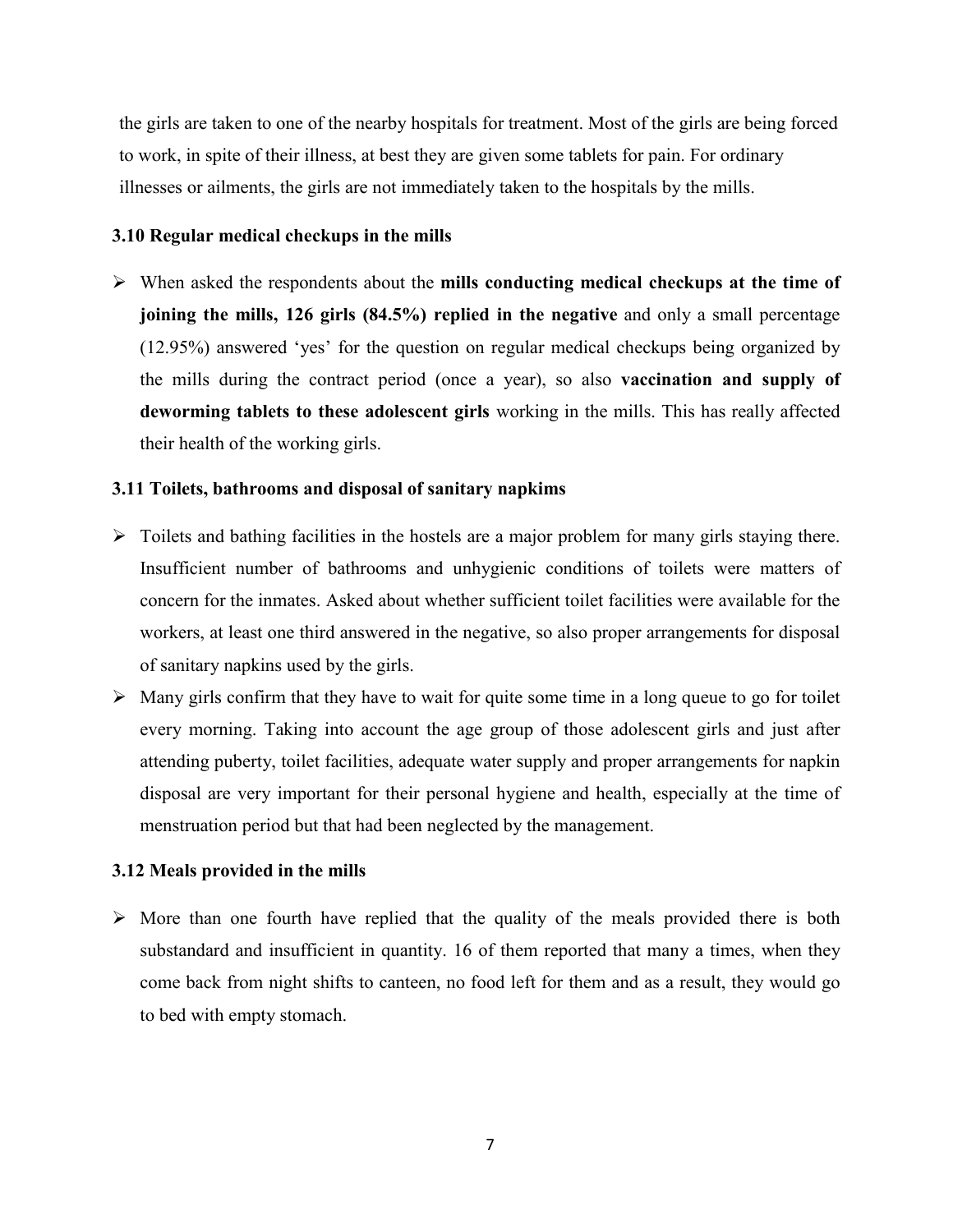#### **3.13 Forced overtime and health problems**

- $\triangleright$  Of the total respondents, 88 girls (45.59%) had been forced to work overtime for four to six hours, which means 12-14 hours of work at a stretch (almost two shifts continuously), while one-fourth of the total respondents had to work for four hours extra every day. 43 girls have responded that there was no time limit for overtime and they had to work, as required by the mills to meet their delivery demands. Only one-fifth of them have responded that they had not been forced to work overtime. Working overtime has affected their health to a large extent.
- **When the girls are unable to do any physical work, not even able to stand during menstruation period, the supervisors used to force them or scold them to do overtime.**
- **3.14 Verbal abuse and Sexual Harassment**
- **Verbal abuse and sexual harassment by supervisors is quite common. The girls, being very vulnerable and docile, are not able to react to their supervisors, their immediate boss, as the former have to complete their contract period to get the promised amount, and this is confirmed by 44% respondents.**
- **Using filthy language, with offensive remarks and derogatory references, mostly referring to female private parts and speak to them in double meaning with sexist overtones, really humiliates the girls working in the mills and this kind of verbal abuse affected their psyche very much, so say 31% of the respondents.**
- $\triangleright$  Sexual harassment such as physical touch with sexist remarks or sexual intention, touching breasts, fondling, hitting at the back, touching cheeks and sudden hugging or embracing (unexpectedly), kissing, teasing them, pulling their dresses, forcing the girls to come alone to rooms and kissing them, have been quite common in the mills.
- $\geq 18\%$  of the girls responded that the male supervisors used to do some favours of being very lenient to those girls who adjust or yield to the supervisors in this regard, while they are very harsh to other girls, who refuse to yield to their sexual demands. At times they extract or demand more work from these girls.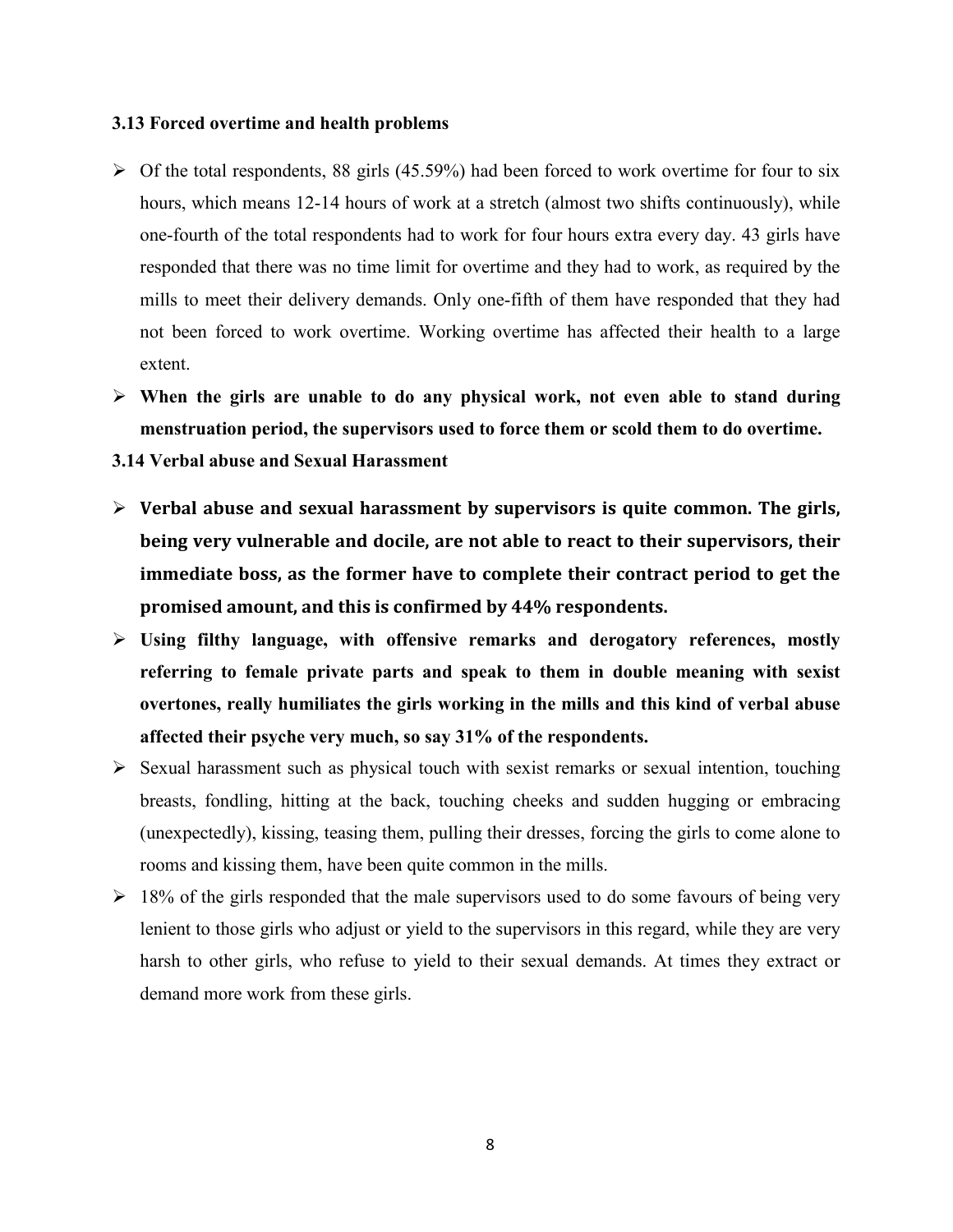## **3.15Psychological problems**

- **88.6% of the respondents strongly felt that they have some sort of psychological problems, after started working in the mills.With regard to normal relation or interaction with their friends and relatives, 48% of the respondents say that they are not able of relate with others normally as before and the stress level is very high.**
- $\triangleright$  When asked about the emotional disturbances they faced, nearly half of the girls working in the mills are emotionally highly disturbed and not able to lead a normal life. Only 5 girls say that they are quite normal after working in the mills.
- **35.23% of the girls interviewed say that they are feeling lonely always, while another 40% feel occasionally lonely and many of these girls very often speak to themselves. The incidents in the mills and work stress have affected them badly.**

### **Recommendations**

## **1. On implementation of Labour Laws**

- $\triangleright$  The Labour Department should take stringent action against the mills that violate the provisions of the labour laws.
- $\triangleright$  The Labour Department should insist on the mills to give adequate compensation to all Sumangali survivors, who have not received the contract amount (promised contract amount should be paid back to them with bank interest).
- $\triangleright$  Surprise visits and periodic checkups in the mills should be carried out at regular intervals by the Labour Department (Basic facilities in the mills, working environment and employing child labour need to be checked regularly)

## **2. On alternate employment opportunities**

- $\triangleright$  The Govt need to explore alternate employment opportunities for poor parents in rural areas, as lack of livelihood options at local level push many to join the mills.
- $\triangleright$  The Social Welfare Department should provide other livelihood support to rural youth with available local resources within the district. The District Administration has to organize more vocational trainings to rural youth and arrange credit linkages through Banks so that many rural youth could be self employed.